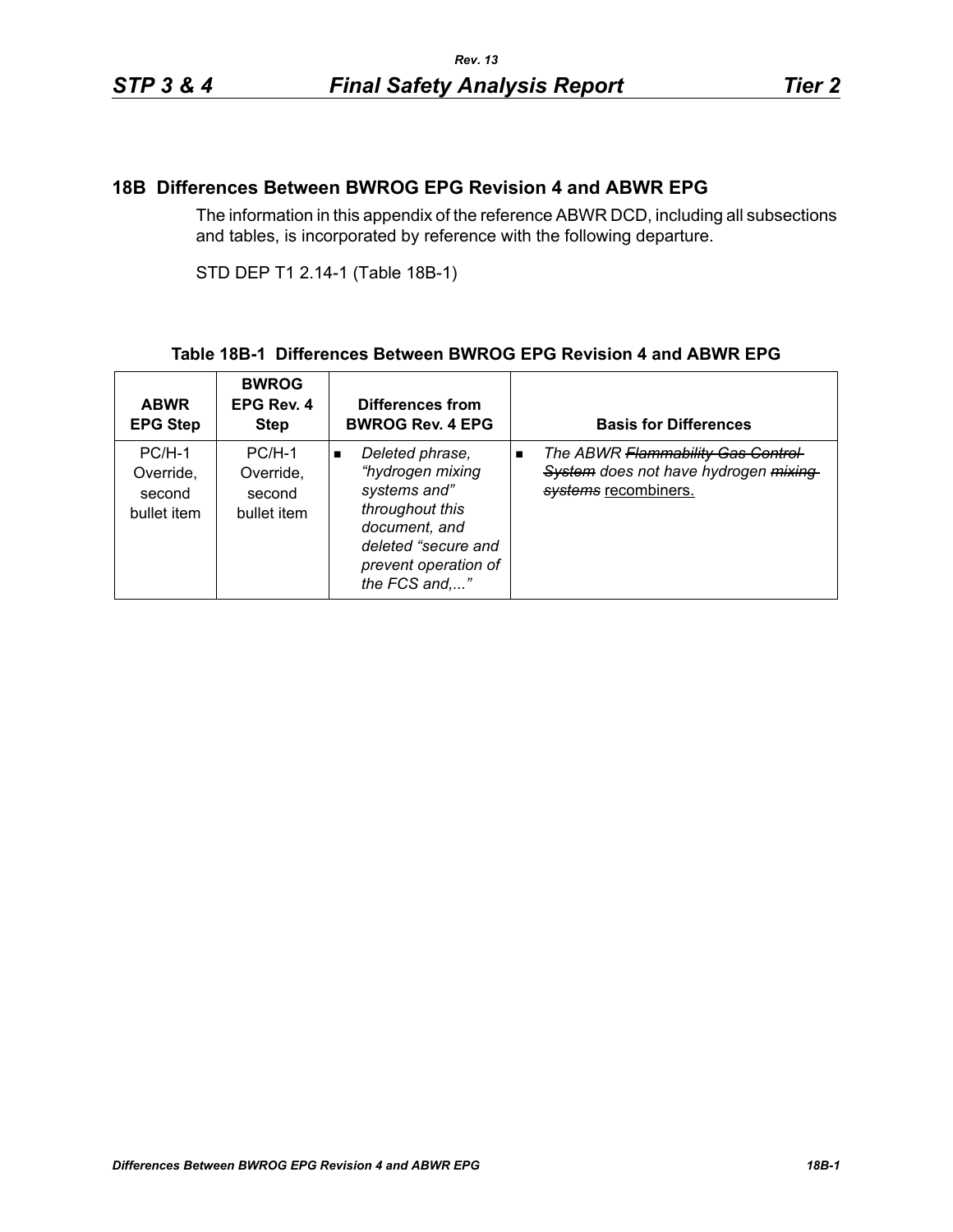| <b>ABWR</b><br><b>EPG Step</b> | <b>BWROG</b><br>EPG Rev. 4<br><b>Step</b> | <b>Differences from</b><br><b>BWROG Rev. 4 EPG</b>                                                                                                                       | <b>Basis for Differences</b>                                                                                                                                                                                                                                                                                                                                                                                                                                                                                                                                                                                                                                                                                                                                                                                                                 |
|--------------------------------|-------------------------------------------|--------------------------------------------------------------------------------------------------------------------------------------------------------------------------|----------------------------------------------------------------------------------------------------------------------------------------------------------------------------------------------------------------------------------------------------------------------------------------------------------------------------------------------------------------------------------------------------------------------------------------------------------------------------------------------------------------------------------------------------------------------------------------------------------------------------------------------------------------------------------------------------------------------------------------------------------------------------------------------------------------------------------------------|
| PC/H-1.1<br>to 1.2<br>Override | PC/H-1.1<br>to 1.2<br>Override            | Added instruction to<br>п<br><i>isolate containment</i><br>venting if<br>containment<br>pressure exceeds<br>the design pressure<br>of SGTS and<br><b>RBHVAC Systems.</b> | Containment venting at relatively low<br>٠<br>containment pressure is permitted only if<br>containment pressure is less than the<br>design pressure of these "soft vent"<br>systems (RBHVAC, SGTS) to preclude<br>structural damage to these system<br>equipment. The vent path is automatically<br>isolated on high containment pressure.<br>Bypassing this isolation interlock and<br>opening the vent path for venting and<br>purging will defeat the purpose of the<br>rupture disks. At such low hydrogen<br>concentration (0.1%), it is inappropriate to<br>bypass the high containment pressure<br>isolation and open the vent path which can<br>damage plant equipment that may be<br>needed later for post-accident recovery. If<br>hydrogen concentration reaches 0.5%, the<br>hydrogen recombiners are placed into-<br>operation. |
|                                |                                           |                                                                                                                                                                          | In case there is a LOCA and ECCS is<br>available, boiling in the reactor is<br>suppressed by the injection of cold water<br>into the reactor, stopping hydrogen<br>generation by radiolysis. Even if the<br>containment is isolated on high pressure,<br>hydrogen concentration is expected to not<br>exceed 0.5%, precluding the need for vent<br>and purge.                                                                                                                                                                                                                                                                                                                                                                                                                                                                                |
|                                |                                           |                                                                                                                                                                          | If no pumps are available after a LOCA,<br>containment pressure will increase to a<br>pressure that will actuate the rupture disks<br>in about 24 hours, prior to reaching an<br>explosive mixture, assuming hydrogen-<br>recombiners are not available.                                                                                                                                                                                                                                                                                                                                                                                                                                                                                                                                                                                     |
|                                |                                           |                                                                                                                                                                          | In severe accident scenarios with core<br>damage, the containment vent paths will<br>be automatically isolated by a high<br>radiation signal. According to the BWROG<br>EPGs, venting at low hydrogen<br>concentration is not allowed in the<br>presence of high radiation.                                                                                                                                                                                                                                                                                                                                                                                                                                                                                                                                                                  |

## **Table 18B-1 Differences Between BWROG EPG Revision 4 and ABWR EPG (Continued)**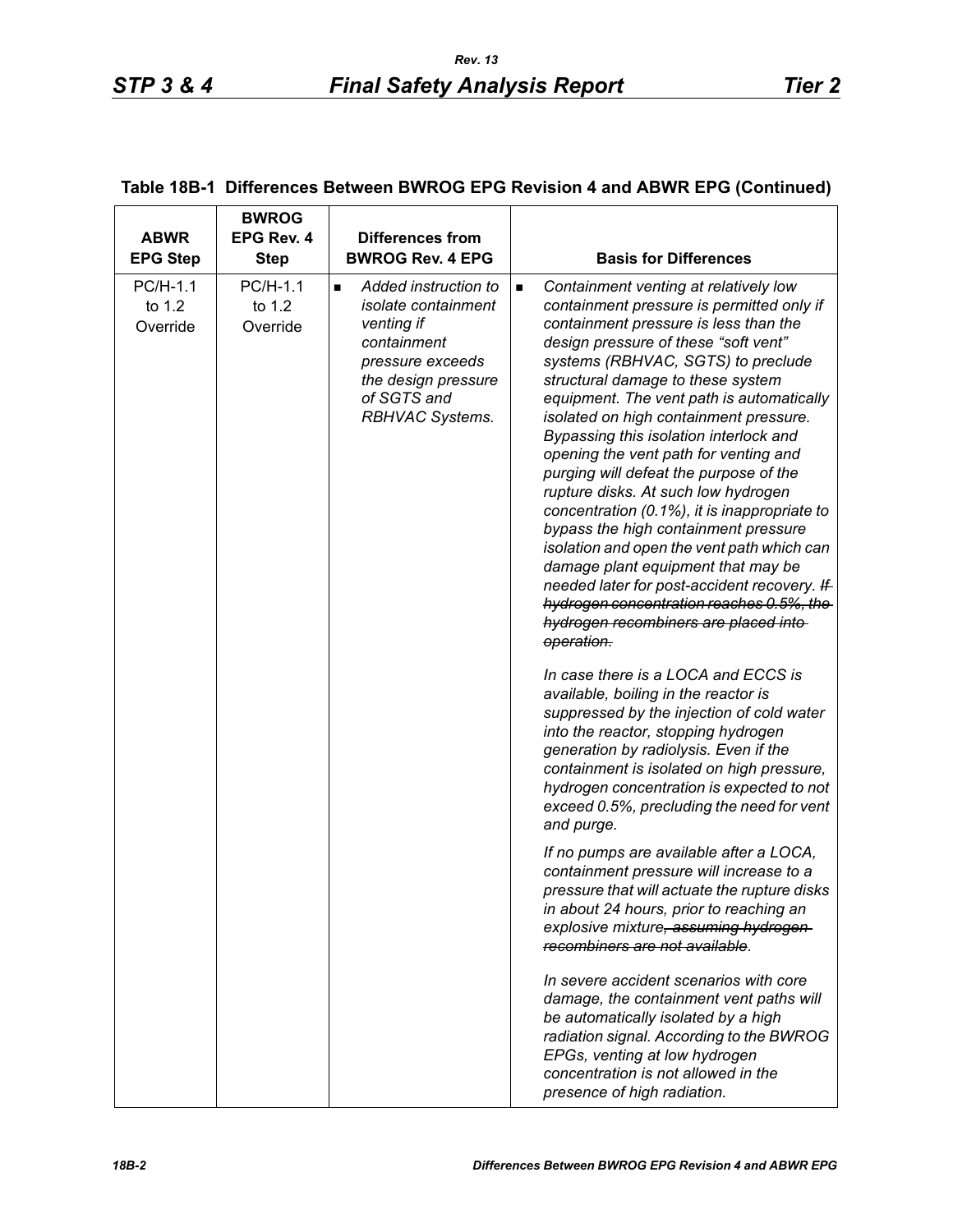| <b>ABWR</b><br><b>EPG Step</b> | <b>BWROG</b><br>EPG Rev. 4<br><b>Step</b> | Differences from<br><b>BWROG Rev. 4 EPG</b>                                                                                                                                                                                                                                   | <b>Basis for Differences</b>                                                                                                                                                                                                                                                                                                                                                                                                                                                                                                                                                                                                                                                                                |
|--------------------------------|-------------------------------------------|-------------------------------------------------------------------------------------------------------------------------------------------------------------------------------------------------------------------------------------------------------------------------------|-------------------------------------------------------------------------------------------------------------------------------------------------------------------------------------------------------------------------------------------------------------------------------------------------------------------------------------------------------------------------------------------------------------------------------------------------------------------------------------------------------------------------------------------------------------------------------------------------------------------------------------------------------------------------------------------------------------|
| $PC/H-2.1$                     | $PC/H-2.1$                                | Replaced phrase,<br>$\blacksquare$<br><del>"place hydrogen-</del><br>recombiners in<br>service taking<br>suction directly on<br>the drywell and<br>operate the drywell<br>hydrogen mixing<br>system", with the<br>phrase, "place FCS<br><i>in service.</i> " Deleted<br>step. | <b>The Flammability Gas Control System-</b><br>$\blacksquare$<br>(FCS) is described in Setion 6.2.5. The<br>system equipment is located outside of the<br>drywell. It consists of two blowers that only<br>take suction on the drywell and two-<br>hydrogen recombiners. Flow is discharged<br>to the wetwell. An explict instrument to<br>take suction directly from the drywell is<br>redundant. Instruction is given to place the<br><u>FCS into service rather than to start the </u><br>hydrogen recombiners because in the<br><b>FCS, pushing the FCS Start control switch</b><br>will start the blower, heater, and<br>recombiner, and align valves. The ABWR<br>does not have hydrogen recombiners. |
|                                |                                           | Added phrase, "and-<br>only if suppression<br>pool water level is<br>below [11.70-<br><i>m</i> (elevation of the<br>suppression pool-to-<br>lower drywell vent)]",<br><del>as a condition for</del><br><i>initiating FCS.</i>                                                 | When the recombiners discharge into the<br>٠<br>wetwell, the vacuum breakers open to<br>allow flow into the lower drywell, through<br>the suppression pool-to-lower drywell<br>vents to the upper drywell. This flow path<br>can only be established if the vents are not<br>covered by water.                                                                                                                                                                                                                                                                                                                                                                                                              |
|                                |                                           | Added phrase, "enter   ■<br><i><u><b>[procedure</b></u></i><br>developed from the<br><b>RPV Control</b><br>Guideline] at [Step-<br>RC-1] and execute ti<br>concurrently with this<br>procedure."                                                                              | Step RC-1 requires a reactor scram.<br>Scramming the reactor at this point will<br>make the depressurization (as required in<br>STep PC/H-4) transient less severe and is<br>consistent with the strategies in other-<br>sections of the Primary Containment<br>Control Guidelines.                                                                                                                                                                                                                                                                                                                                                                                                                         |
| PC/H-2.2                       | PC/H-2.2                                  | Replaced the<br>phrase, "secure any<br>hydrogen<br>recombiner taking<br>suction on the<br>drywell," with the<br>phrase, "secure FCS-<br>operation." Deleted<br>step.                                                                                                          | See basis for PC/H-2.1 above.<br>$\blacksquare$                                                                                                                                                                                                                                                                                                                                                                                                                                                                                                                                                                                                                                                             |

## **Table 18B-1 Differences Between BWROG EPG Revision 4 and ABWR EPG (Continued)**